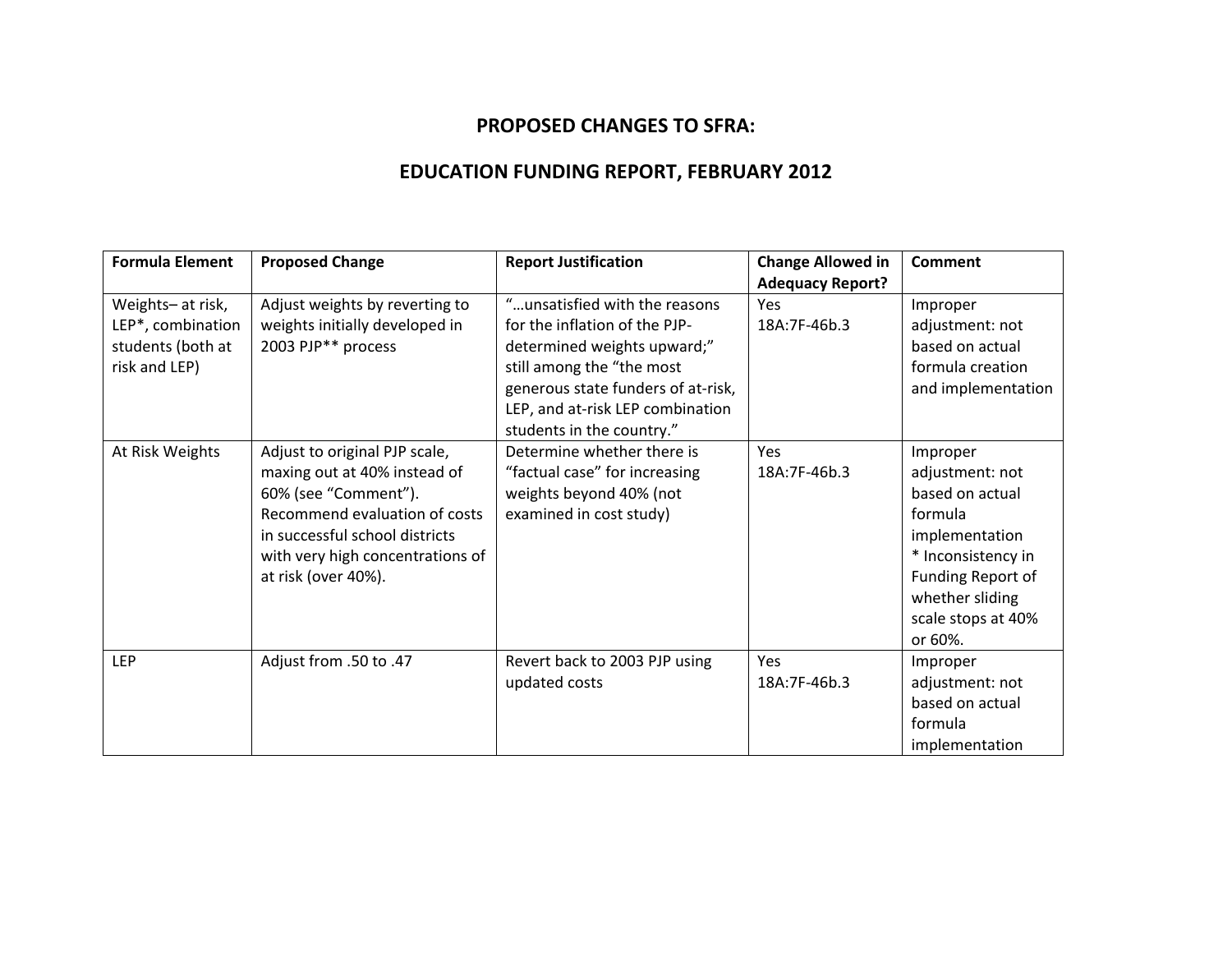| <b>Formula Element</b>             | <b>Proposed Change</b>                                                                         | <b>Report Justification</b>                                                                                                                                                                                                                                                                             | <b>Change Allowed in</b> | <b>Comment</b>                                                                     |
|------------------------------------|------------------------------------------------------------------------------------------------|---------------------------------------------------------------------------------------------------------------------------------------------------------------------------------------------------------------------------------------------------------------------------------------------------------|--------------------------|------------------------------------------------------------------------------------|
|                                    |                                                                                                |                                                                                                                                                                                                                                                                                                         | <b>Adequacy Report?</b>  |                                                                                    |
| Combination<br>Weight              | Adjust from .125 to .1052                                                                      | Revert back to 2003 PJP using<br>updated costs                                                                                                                                                                                                                                                          | Yes<br>18A:7F-46b.3      | Improper<br>adjustment: not<br>based on actual<br>formula<br>implementation        |
| <b>Base Cost</b>                   | Adjust from \$9,649 (2009) to<br>\$10,555                                                      | Adjust for inflation and updated<br>costs                                                                                                                                                                                                                                                               | Yes<br>18A:7F-46b.1      | Appropriately<br>adjusted using<br>updated cost<br>components and/or<br><b>CPI</b> |
| Preschool Aid                      | Adjust by CPI; future study to<br>create resource specification;<br>monitor PEA carryover.     | Cannot update with current<br>expenditures because state aid =<br>expenditures. Recommend:<br>continuing with CPI increases;<br>future study to create resource<br>specification to address loss of<br>funding from DHS; 2011 Audit of<br>PEA showed underreporting of<br>PEA carryover - will monitor. | Yes<br>18A:7F-46b.2      | Appropriately<br>adjusted to reflect<br>inflation                                  |
| <b>Grade Level</b><br>Weight       | High School weight changed<br>from 1.17 to 1.16                                                | Based on updated cost<br>components                                                                                                                                                                                                                                                                     | Yes<br>18A:7F-46b.3      | Appropriately<br>adjusted using<br>updated cost<br>components                      |
| <b>County Vocational</b><br>Weight | Changed from .31 to .26                                                                        | Based on updated audited<br>expenditures data, greater<br>precision from using actual data<br>v. estimates in SFRA                                                                                                                                                                                      | Yes<br>18A:7F-46b.3      | Appropriately<br>adjusted using<br>updated cost<br>components                      |
| Security Aid                       | Per pupil for all students stays<br>the same; at risk per pupil<br>changes from \$406 to \$402 | Updated costs; decrease driven<br>by lower salaries for security<br>personnel.                                                                                                                                                                                                                          | Yes<br>18A:7F-46b.4      | Appropriately<br>adjusted using<br>updated cost<br>components                      |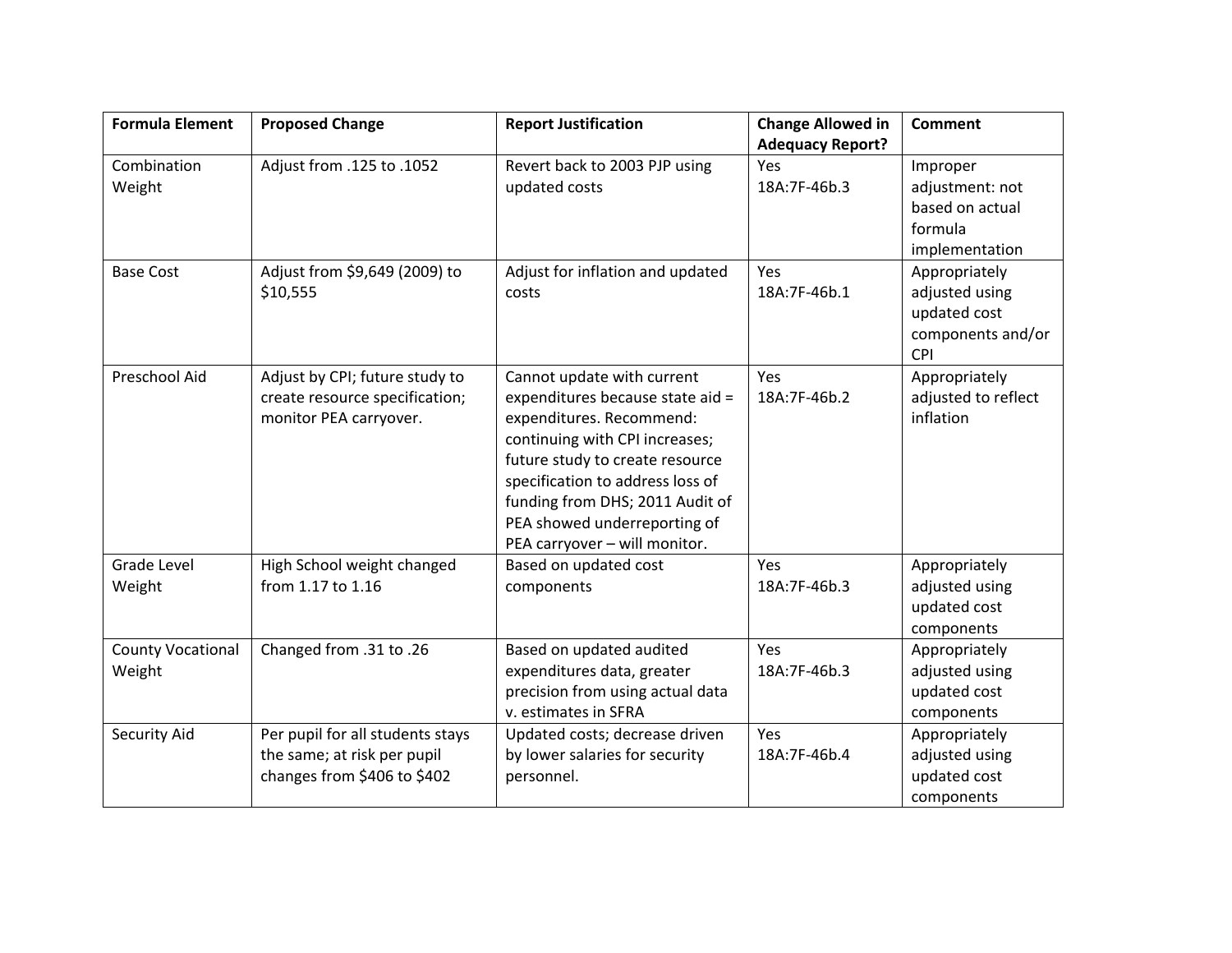| <b>Formula Element</b>     | <b>Proposed Change</b>            | <b>Report Justification</b>                                  | <b>Change Allowed in</b> | <b>Comment</b>      |
|----------------------------|-----------------------------------|--------------------------------------------------------------|--------------------------|---------------------|
|                            |                                   |                                                              | <b>Adequacy Report?</b>  |                     |
| <b>Transportation Aid</b>  | Adjust cost components by         | Due to lack of extensive study                               | Yes                      | Appropriately       |
|                            | inflation (CPI)                   | after Deloitte & Touche report                               | 18A:7F-46b.4             | adjusted to reflect |
|                            |                                   | (1995), maintain SFRA                                        |                          | inflation           |
|                            |                                   | parameters                                                   |                          |                     |
| Average                    | <b>General Special Education:</b> | <b>Based on Application for State</b>                        | Yes                      | Appropriately       |
| <b>Classification Rate</b> | 14.69% to 14.7%                   | School Aid (ASSA) data                                       | 18A:7F-46b.5             | adjusted to reflect |
|                            | Speech Only: 1.897% to 1.77%      |                                                              |                          | most recent data    |
|                            |                                   |                                                              |                          | available           |
| <b>General Special</b>     | From \$10,897 (in 2009) to        | Recalculated using actual                                    | Yes                      | Appropriately       |
| <b>Education Excess</b>    | \$14,929                          | expenditures                                                 | 18A:7F-46b.6             | adjusted using      |
| Costs                      |                                   |                                                              |                          | actual expenditure  |
|                            |                                   |                                                              |                          | data                |
| Speech Only                | From \$1,082 to \$1,187           | Updated cost components from                                 | Yes                      | Appropriately       |
| <b>Special Education</b>   |                                   | PJP                                                          | 18A:7F-46b.6             | adjusted using      |
| <b>Excess Costs</b>        |                                   |                                                              |                          | updated cost        |
|                            |                                   |                                                              |                          | components          |
| <b>Extraordinary Aid</b>   | No changes                        | Only 3 years of data available,                              | Yes                      | N/A                 |
| Thresholds                 |                                   | suggest no changes needed,                                   | 18A:7F-46b.7             |                     |
|                            |                                   | average costs for these students<br>have remained consistent |                          |                     |
| Definition of "At          | No proposal to replace use of     | FRL susceptible to "fraud;" does                             | No: At Risk defined      | Can only be         |
| Risk" Pupils               | federal free and reduced priced   | poverty = at risk? If so, is there a                         | as "resident pupils      | changed through     |
|                            | lunch (FRL) eligibility, but      | better measure of poverty than                               | from households          | amendment to SFRA   |
|                            | Governor's Task Force will        | FRL? If not, is there a better                               | with a household         | statute             |
|                            | explore and recommend             | measure of "at-risk?"                                        | income at or below       |                     |
|                            | options                           |                                                              | the most recent          |                     |
|                            |                                   |                                                              | federal poverty          |                     |
|                            |                                   |                                                              | guidelines available     |                     |
|                            |                                   |                                                              | on October 15 of         |                     |
|                            |                                   |                                                              | the prebudget year       |                     |
|                            |                                   |                                                              | multiplied by            |                     |
|                            |                                   |                                                              | 1.85." 18A:7F-45         |                     |